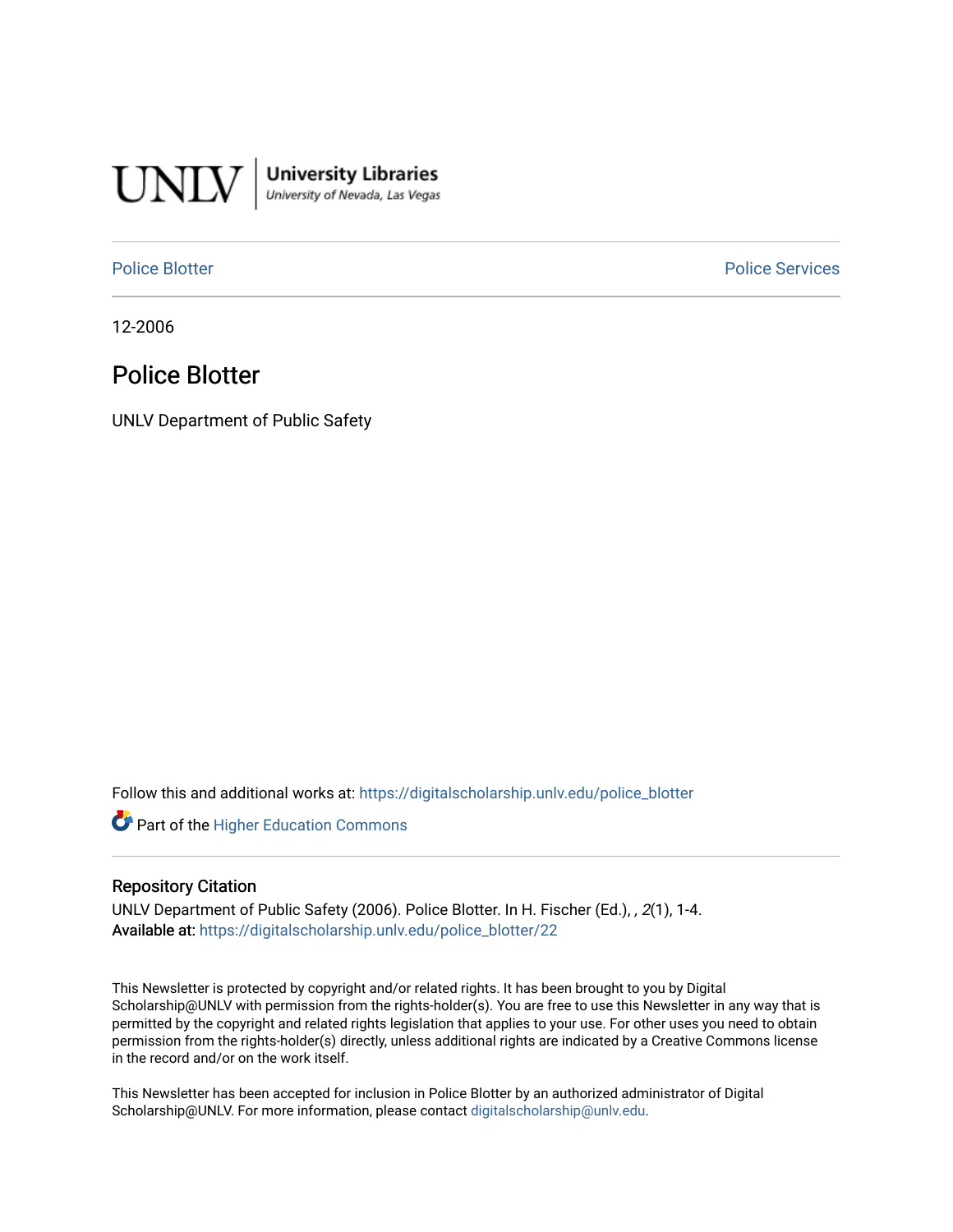The Newsletter of "YOUR" UNLV Department of Public Safety



## Volume II Issue I

*Three Reasons Why You'll Wand to Read this Newsletter!!!*

- You will learn the future plans for the UNLV's Emergency Operations Center.
- You will read about the reflections on 9-11 from our chief and deputy chief, who are both former port authority police officers.
- You will learn valuable information about how to help yourself of those you love with disabilities.

| <b>Inside this issue:</b>                                                                                             |   |
|-----------------------------------------------------------------------------------------------------------------------|---|
| Crime prevention tips<br>for the disabled                                                                             | 2 |
| Campus burglary is<br>avoidable: if you know<br>what to do                                                            | 2 |
| What has UNLV's<br><b>Emergency Operations</b><br>Center (E.O.C.)<br>recently done to<br>prepare for an<br>emergency. | 2 |
| Department of public<br>safety new hires                                                                              | 4 |

*"Protecting and serving the University Community"* 

# **Reflections on 9/11**

 On September 11, 2006, our nation commemorated the fifth anniversary of the worst attack ever on our homeland. While this attack will never be forgotten by New

Yorkers or our nation, it has a personal significance for two members of Student Life.

 UNLV Police Chief Jose A. Elique and Deputy Police Director Michael Murray are former Port Authority of New York & New Jersey Police Officers. The P.A.P.D.'s 1,500 police officers are charged with the public safety responsibilities for 13 facilities connecting the states of New York and New Jersey with the "Greater NYC Metropolitan Area". The facilities included the World Trade Center. Elique commanded many P.A.P.D. police operations including those at the World Trade Center. Murray was the Commanding Officer of the Brooklyn Piers. During the 1993 World Trade Center bombing Murray played a significant role in the police



disaster recovery efforts after the terrorist's failed first attempt to topple the towers.

 What both of these veteran police officers will point out is that on 9/11, the Port Authority Police Department lost 37 police officers. In the history of American policing, no police department has had that many officers killed in the line of duty as a result of a single criminal act. To Elique and Murray, that fateful day was personally devastating since they actually knew and worked closely with the majority of the officers who perished. Visitors to their UNLVPD offices at the Paradise Campus will see several plaques and photographs memorializing those who made the ultimate sacrifice on  $9/11$ .

 Both men saw the movie *World Trade Center* and agree that the movie was "an accurate depiction of the heroic efforts of the Port Authority Police". "Everyone should go and see it so that the heroes of that day are not forgotten", said Elique. "I am proud and humbled to have known them and to still be a member of the law enforcement profession", he concluded.

# **What is UNLV's Emergency Operations Center E.O.C.?**

The UNLV Emergency Operations Center (E.O.C.) was created in 2003. Its purpose is to provide a place where decision makers can come together to determine and

direct appropriate courses of action in the event of a disaster on our campus. The E.O.C. is made up of 5 sections: management, operations, planning, logistics, finance.

 There are several subdivisions within each division. Each subdivision has its own designated representative and alternate representative.



December 2006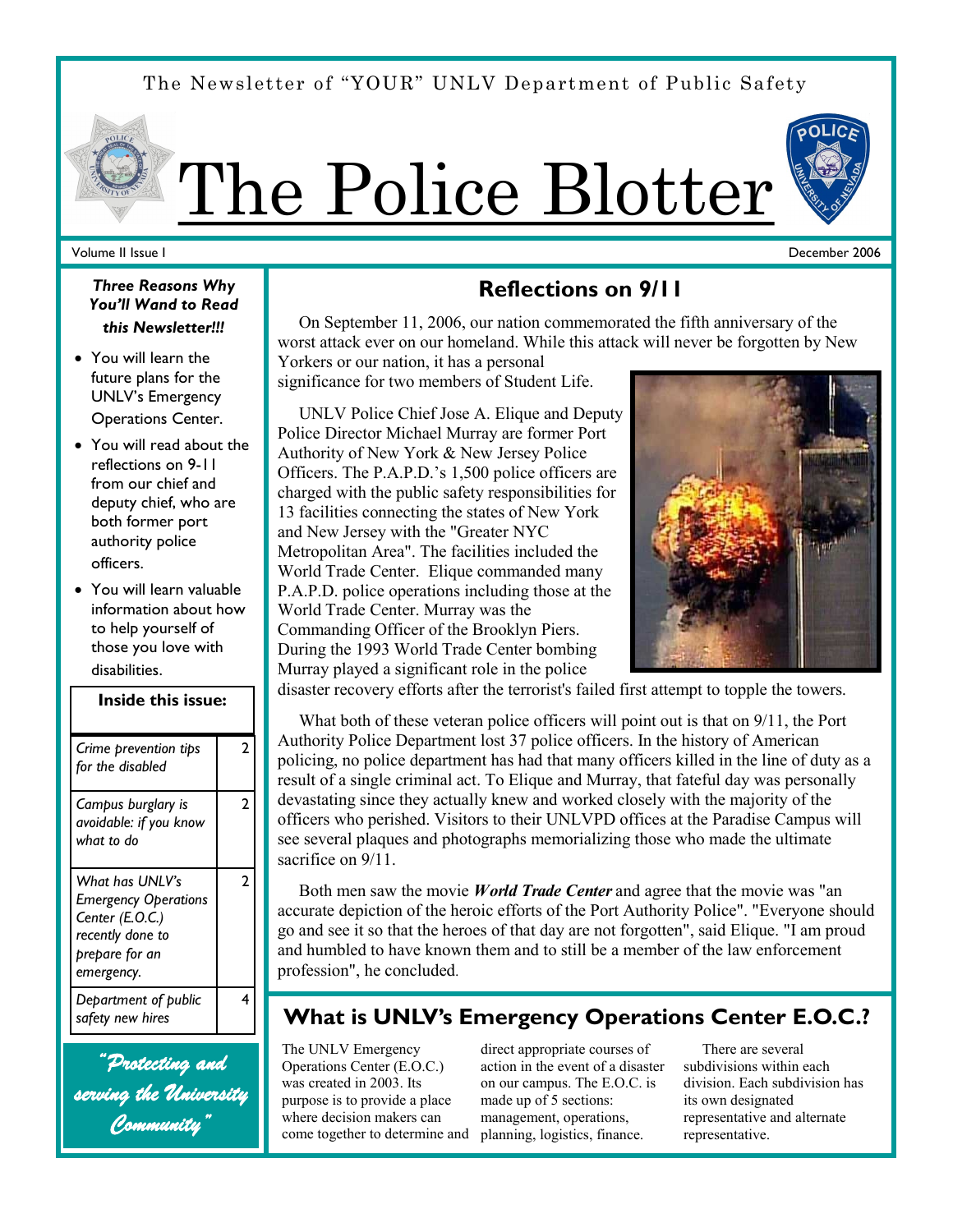# **Crime prevention tips for the disabled (Helping yourself or those you love with disabilities)**

 Disabled individuals face many physical challenges both here at UNLV and throughout the nation, which can make them vulnerable to criminals who assume the disabled are incapable of protecting themselves. If you are disabled, or know someone who is, the following crime prevention tips may help prevent you or a friend from becoming a victim of crime.



# **Safety At Home**

- Install peepholes on front and back doors at your eye level. This is especially important if you use a wheelchair.
- Install good locks on all your doors (preferably double-cylinder, deadbolt locks).

*("Crime prevention" Continued on page 3)*

# **Campus burglary is avoidable: if you know what to do**

 Burglary by definition is the unlawful entry of a structure to commit a felony or theft and is amongst the most common criminal activities reported on UNLV's campus. Over the last three years, campus burglaries of classrooms, dormitories and employee offices have accounted for 71% of all the "major" crimes reported on the university's campus. The burglarized items have included computers and classroom projectors and minor items like compact disks and pocket change. While it may be inevitable that burglaries will occur, there are things we can all do to make ourselves a less likely target, both at work and at home.

 The most important thing to remember is that most burglars are amateurs and opportunitists looking for easy targets. They're looking

for homes and businesses, which present the **least** risk of detection; the greatest opportunity for easy gain; the maximum potential for escape; and that appear unoccupied and unprotected. However, while it is true that most burglars are amateurs, burglary can turn into a crime of violence when the burglar is encountered. Therefore, burglary is a crime, which demands a high level of caution from all of us. So, what can YOU do to reduce the chance of your home or workplace being burglarized? Here are a few tips for you to think about.

## **Tips for both the home and workplace:**

- Securely lock all windows and doors.
- Ensure that all sides of your home or workplace are well lit.
- Add a second locking device to

all opening windows.

- Install a dead-bolt lock on doors.
- Trim brushes and shrubs below windows to eliminate hiding places.
- Consider installing a burglary alarm system.

## **Tips for the home:**

- Put a padlock on all backyard side gates.
- Use solid core doors on the perimeter of your house instead of hollow core doors.
- Use signs indicating the presence of a dog, or alarm system.
- Don't leave the garage door open, even when you're at home.
- Pin or secure sliding glass doors with additional locking devices.
- Engrave or mark valuable property for identification.

*("Burglary" Continued on page 3)*

# **What has UNLV's Emergency Operations Center (E.O.C.) recently done to prepared for an emergency?**

• **September 2006** - A county-wide exercise was conducted to test our Tactical Interoperable Communications Plan at the Thomas & Mack Center in a scenario to

prepare for the upcoming NBA All-Star Game. *The E.O.C. was not activated, although members were called in order to test and evaluate the communications portion of the* 

*exercise*

*("Emergency Prepardness" Continued on page 3)*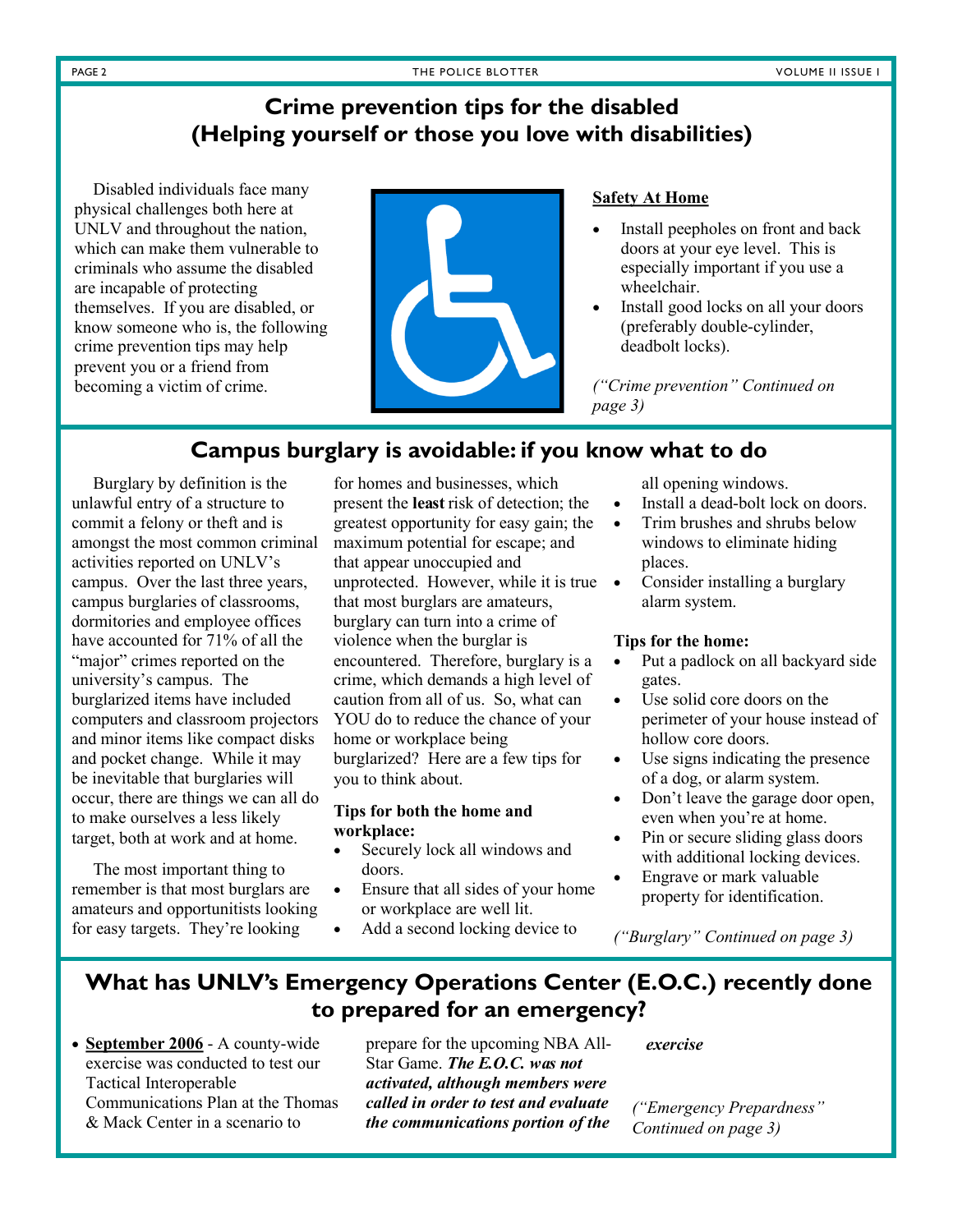### VOLUME II ISSUE I THE POLICE BLOTTER **THE POLICE BLOTTER THE POLICE BLOTTER THE POLICE BLOTTER**

# *("Burglary" Continued from page 2)*

- Make your home look occupied at all times.
- When away from home, leave a radio playing.
- Always leave a few inner lights burning at night. Automatic timers can be used to vary the on/off pattern of interior lights when you're away.
- Get to know your neighbors.
- Join or start a Neighborhood Watch Program on your street.

If you become the victim of a burglary here on campus please call the UNLV Police at its nonemergency number (895-3368). In the case of an immediate emergency or a crime in progress call 911.

# *("Crime Prevention" Continued from page 2)*

If you have difficulty speaking, have a friend record a message – giving your name, address and type of disability to use in emergencies, and keep the recorder next to your phone.

# **Travel Safety**

- Whenever possible, travel with someone you know.
- When waiting for a bus, train, or plane wait in a centralized location near other passengers.
- Carry a purse close to your body, not dangling by the straps. Put a wallet in an inside coat or front pants pocket. If you use a wheelchair; keep

# *("Emergency Prepardness" Continued from page 2)*

- **Fall 2006** An E.O.C. refresher/training class was provided for all members of the E.O.C.
- **October 2-4, 2006** (Incident Command System) I.C.S. training was scheduled at the Paradise Campus.
- **November 14-16, 2006** I.C.S. training was scheduled at the

your purse or wallet tucked snugly between you and the inside of the chair.

- Always carry your medical information in case of an emergency.
- If you have a speech or hearing impairment, always carry a card of communication symbols.
- If someone harasses you, make a loud noise or say "Leave me alone." If that doesn't work, hit the emergency signal on the bus or train.

## **Consumer Protection Tips**

 Don't commit yourself to purchases over the phone, and always ask for identification from solicitors for verification purposes.

 Be sure to read and understand all contracts before you sign them. If your sight is impaired, have someone you trust read the entire document to you.

# **Take a Stand**

Work with rehabilitation centers or advocacy groups to offer a presentation to schools and other community organizations on the needs and concerns of individuals with disabilities.

Finally, if you become the victim of a crime on campus please call the UNLV non-emergency number at 895-3668 or dial 3-1-1. In the case of an immediate emergency, please call 9-1-1.

### Paradise Campus

- **December 12-14, 2006** ICS training was scheduled at the Paradise Campus
- **January 2007** A University Response Team (U.R.T.) certification course will be offered for employees interested in joining the U.R.T.

**PLEASE NOTE:** All of the members of the E.O.C. have been encouraged to



attend one of the upcoming I.C.S. training classes offered at the Paradise